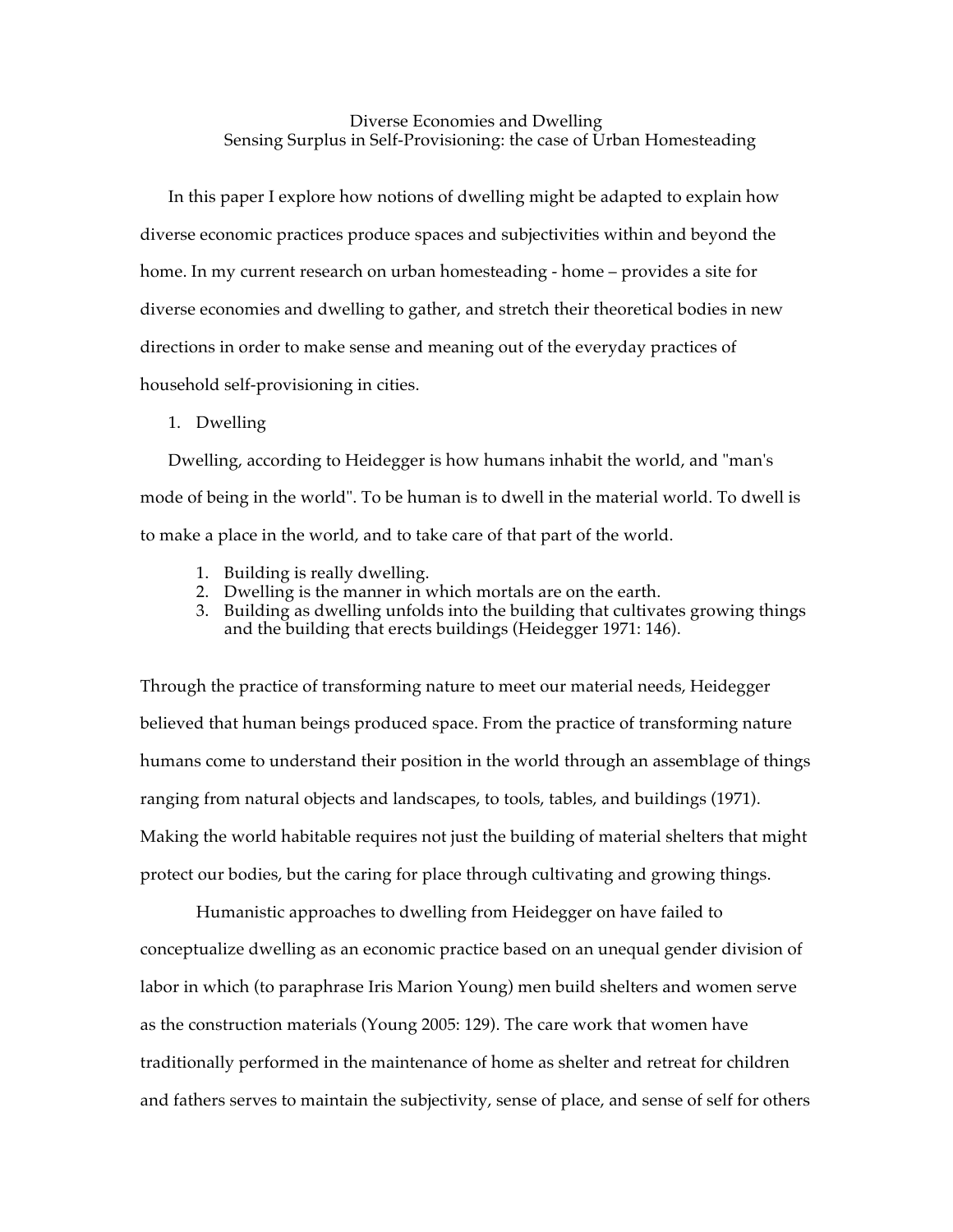– a process which turns women into home while simultaneously leaving their subjectivities homeless. Young seeks to develop an alternative, feminist, conception of dwelling, noting that this patriarchal mode of dwelling is particular to western capitalism. The spatial and ideological separation of work from home, public from private, and isolation by suburbanization are characteristic of capitalist development in much of the western world. The ideology of homeownership, in which private property, home, citizenship, and identity are mutually constitutive is also deeply intertwined with the production of economic subjectivities who can desire and reproduce capitalism. Workers in pursuit of the dream home are able to justify denying themselves their surplus labor and life-time. And the dream home is expected to give them back, everything that they have sacrificed by providing the space in which authentic nonalienated arts of living can be practiced.

But what might happen if, for just a moment, we dislodged the dual conspiracies of capitalism and patriarchy that tie home and dwelling to oppression and exploitation and considered the ways that practices of dwelling and imaginaries of home might enable other subjectivities and economies?

Drawing on Iris Marion Young's critical revaluation of home I conceptualize dwelling as an everyday practice of inhabiting and caring for the world, transforming and arranging the material world to meet our needs, and creating spaces of ethical engagement and subjection. This requires a more fluid notion of dwelling and subjectivity. Dwelling is a multi-scalar process, that can be felt and practiced at a variety of embodied, intimate, and everyday scales from the body the globe (Marston et al. 2005). Subjectivity is our spatially and temporally contingent position in a relational assemblage of things, landscapes, places, homes, humans, and more –than- human others that are gathered together through the practice of dwelling (Heidegger 1971, Hetherington 2003).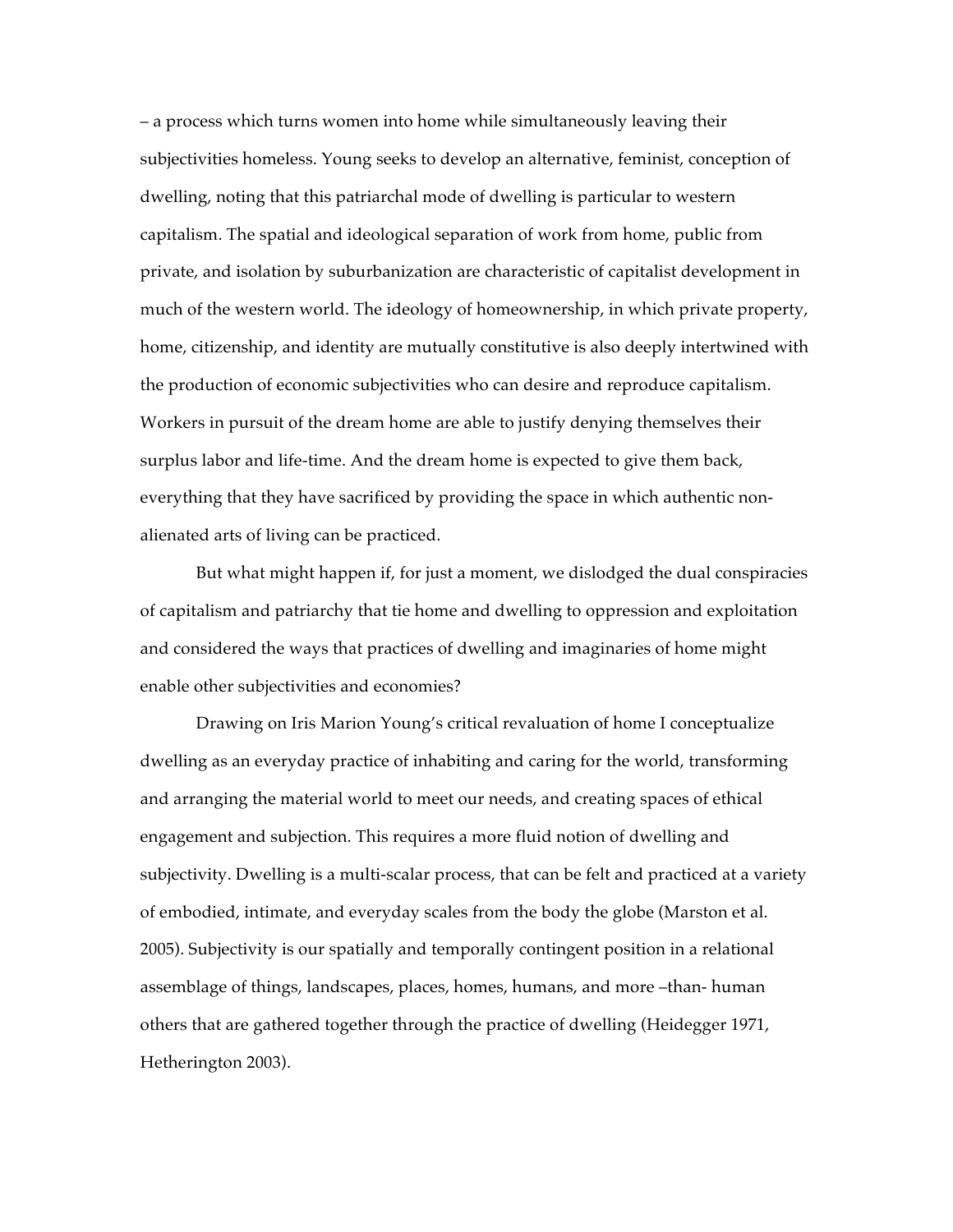J.K. Gibson-Graham's feminist political imaginary of "starting where you are" in order to enact personal transformation and economic change asks us to change our selves in order to change the world and vice versa (2006). In order to spur this process of self-transformation they encourage us to adopt new affective and emotional stances toward the world, from which we can begin to cultivate ourselves as economic subjects who can desire something besides capitalism. These affective stances are embodied, and material, often existing at the "visceral register" beyond discourse and representation (Connolly 1999, Massumi 1995, Thrift 2004). By stretching the perspective of dwelling to diverse economies I aim to develop a materialist account of the everyday embodied practices that shift our affective stances, and generate the visceral, gut reactions, and feelings that might enable us not only to desire something beyond capitalism but maybe even enjoy it !

A decentralized feminist political imaginary of dwelling would ask us to change the way we dwell – this would involve changing our homes, and our relationship to home, in order to change both ourselves and the world. Through the decentralized transformations of self and world at the fine scales of the home and the body, an uncoordinated but perhaps highly contagious cultural shift might begin to spread new habits of dwelling through the assemblage of homes, habitats, and nests that compose our world (Roelvink and Gibson-Graham 2009, Plumwood 2008). It is with this spatial and political imaginary that I approach urban homesteading in its ubiquity as an intensely material, affective, and embodied politics of personal transformation practiced through learning to "dwell" differently in our "homes" however located, mobile, big, or small, local or global those are.

As Shannon Hayes (2010) documents in her book *Radical Homemakers* all over America men and women are changing themselves in order to change the world, by replacing consumption with self-provisioning and re-learning practical skills of food production and preservation, lost domestic arts of knitting and sewing, and Do-it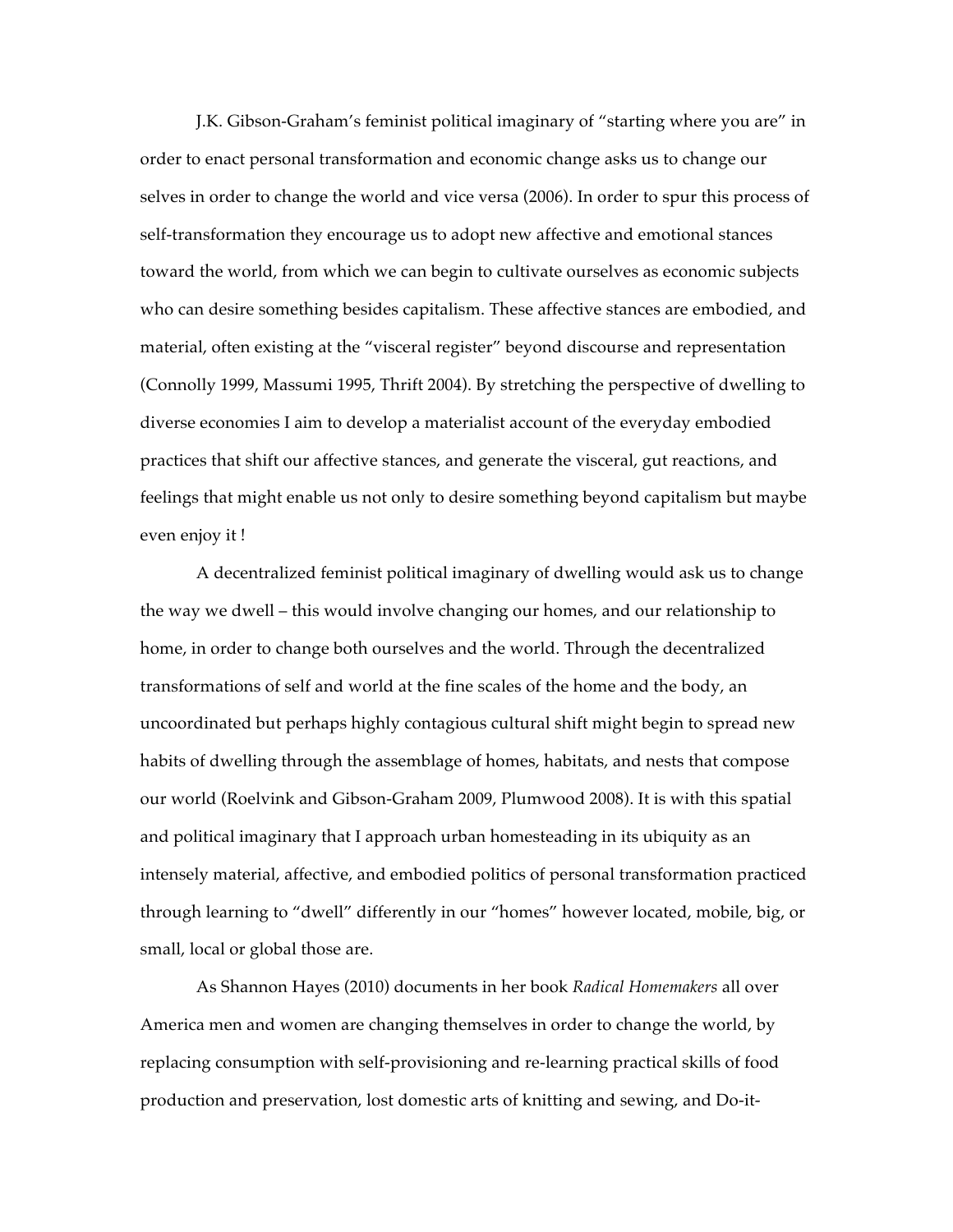yourself skills like fixing, repairing, and building. Through these material practices men and women re-invent themselves as domestic subjects – refashioning themselves as producers and "prosumers" rather than consumers, and reinventing home as a place where it is possible to enact tangible economic and environmental change. Through homesteading home is recast as an ethical space from which it is possible to shift to an economy of care and reciprocity, and away from an economy of exploitation and environmental destruction. By taking back the household economy, homesteaders domesticate the economy at large whittling it down to a scale at which they feel empowered to experiment and act ethically. Acting ethically at the scale of the household does not mean achieving resilience through autonomy - instead resilience is achieved through cooperation and interdependence. While homesteaders seek to disembed themselves from an over consumptive capitalist economy they simultaneously re-embed themselves in a community economy. Shannon Haye's documents homesteaders who strive to become more economically and ecologically resilient by refiguring the spatiality of home and cultivating community and interdependence rather than autonomy and isolation. This observation is echoed by Christine Muhlke's *New York Times* report on food communities in which she writes "happiness and pleasure involve depending on

others".

Urban homesteaders are engaged in diverse economic practices that redefine the household economy and expand the spatiality of home. This inventory (figure 1) is compiled based on popular news reports and books on urban homesteading, the practices that women document on their homesteading blogs, and some preliminary observations of the urban homesteaders league in Boston.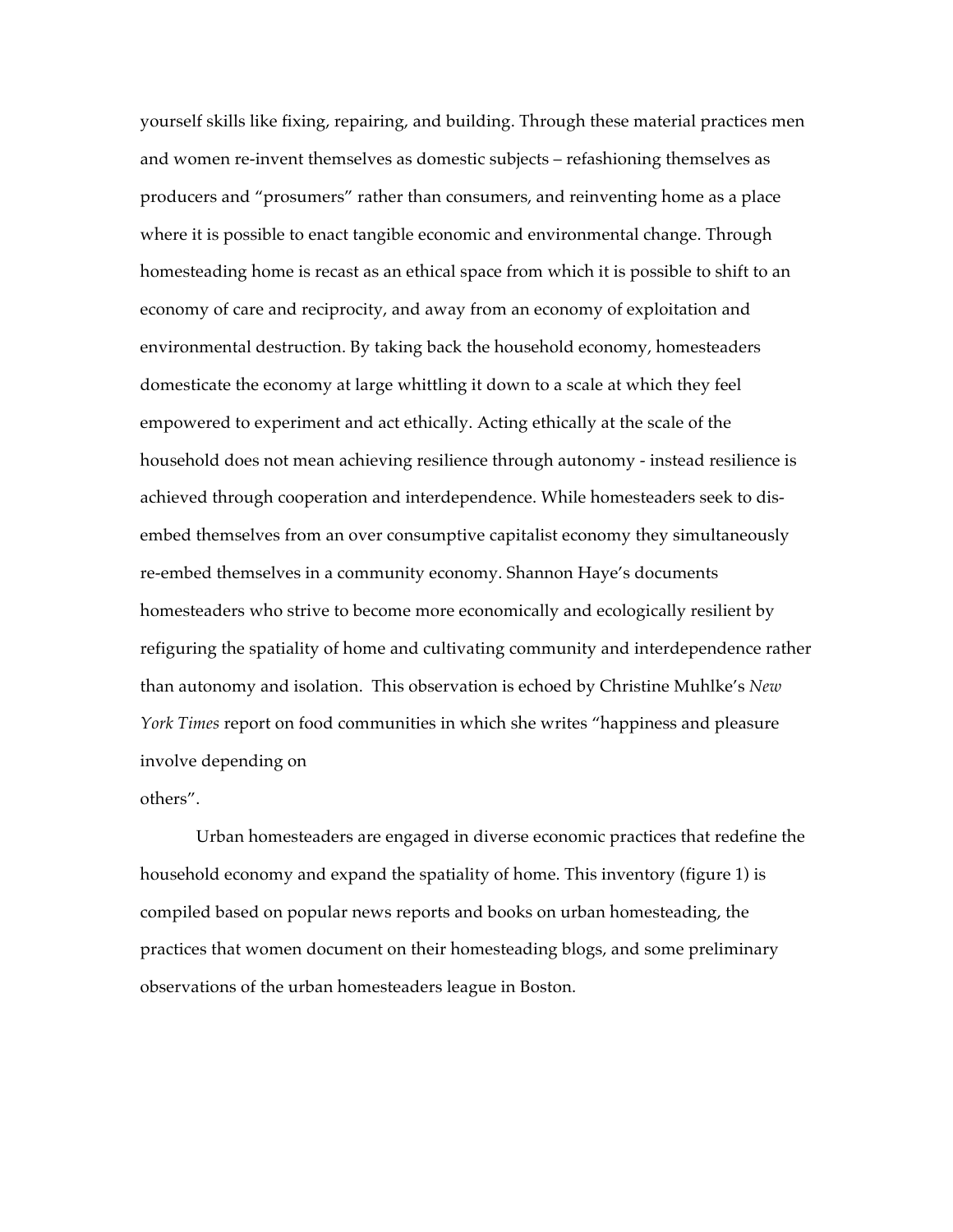| <b>Transactions</b>       | Labor                 | Enterprise           | Property             |
|---------------------------|-----------------------|----------------------|----------------------|
| <b>Alternative Market</b> | Alternative           | Alternative          | Alternative          |
| -Barter "Trading Post"    | Paid                  | Capitalist           | Private              |
|                           | -Self employed        | -etsy.com            | -shared back yard    |
|                           | Artisans              | -Non-profit learning |                      |
| Non-Market                | Unpaid                | Non-Capitalist       | <b>Open Access</b>   |
| -Gifting                  | -self provisioning    | -Households          | -internet knowledge  |
| -Sharing skills, and      | -volunteer work party | (communal, feudal,   | commons              |
| surplus.                  | -Housework            | and independent).    | -seed saving library |
| -seed swap                |                       |                      |                      |
| -gleaning                 |                       |                      |                      |
| -gathering                |                       |                      |                      |

Figure 1. : Diverse Economies of Urban Homesteading.

The most popular practice by far is self provisioning - urban homesteaders devote considerable time and energy to DIY projects, crafts, gardening, cooking, preserving fruits, pickling and fermenting vegetables, brewing beer and kombucha, and raising backyard animals. The surplus from self-provisioning may flow out beyond the immediate household as gifts, barter items, or commodities sold at local specialty markets and global craft markets like etsy.com.

Even though popular media representations of urban homesteading give the impressions of individual households "going back to the land" and achieving some measure of autonomy – most urban homesteading practice are supported by some form of knowledge or resource commons. Urban homesteaders strive to learn to dwell differently by teaching themselves and each other the practical skills that will enable them to live more environmentally and economically resilient lives. Learning to dwell differently is made possible by a growing number of Home Economics courses and skill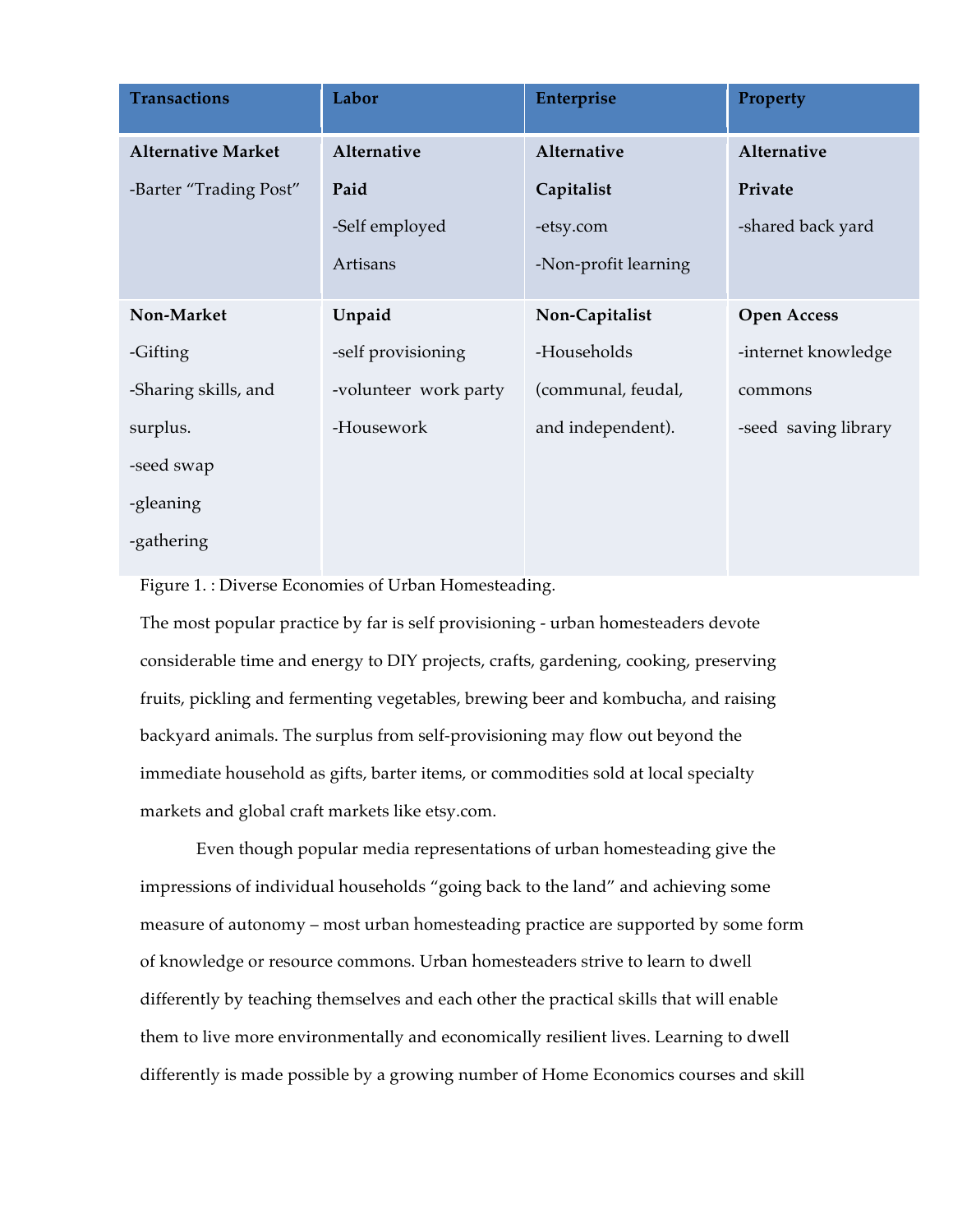sharing workshops on topics ranging from kombucha and alcohol brewing, gardening, canning and pickling, to goat, chicken, or bee keeping. In addition to localized workshops and events hundreds of bloggers, mostly women, document their everyday domestic lives through personal web blogs where they share homesteading stories, successes, failures, and favorite recipes accompanied by photographs of food, handmade crafts, preserved seasonal treats, back yard animals, and children. Through blogging urban homesteaders build a vibrant knowledge commons through which they share skills and tips, encouragement and motivation, and recipes. These web-blogs are often linked to other homesteading blogs and etsy.com shops where women homesteaders also sell their hand made crafts on the global market place. Through the internet homesteaders expand the spatiality of home by making it public and collaborative rather than private and autonomous.

What the perspective of dwelling brings to diverse economies is a focus on the material, embodied, and affective processes by which subjectivities and spaces are formed through practices of self-provisioning. Dwelling and phenomenological theory more broadly attune us to the ways that economic practices are embodied and felt, in ways that can bring pleasure and pain, self-affirmation and alienation. Combining the diverse economies framework with the perspective of dwelling allows us to consider the rich materiality of our economic worlds, and the embodied experience of enacting and transforming those world.

Practices of self-provisioning are often linked to affects and emotions that result from the embodied practice of doing, making, and building. Historians, sociologists, and journalists have documented the material pleasure and enjoyment as well as bodily strain and frustration that accompanies self-provisioning practices such DIY, craft, and food production (Campbell 2005, Gelber 1991, 1997, Hackney 2006, Watson and Shove 2008, Roland 1958, Williams 2004, Leadbeater and Miller 2004, Woginrich 2008). As one urban homesteader writes on her blog *You Grow Girl,* "Canning in a small,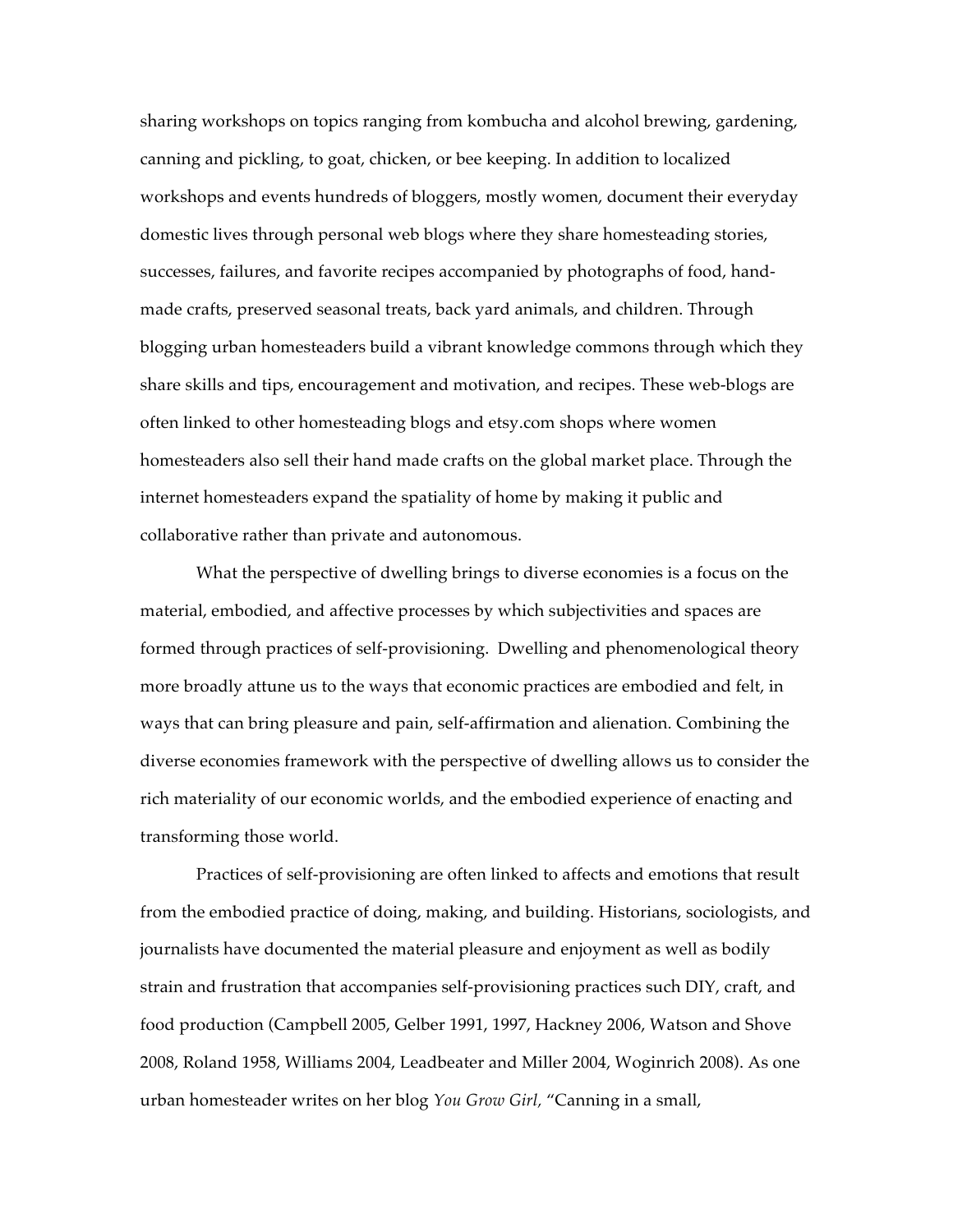claustrophobic apartment kitchen can get a little gnarly at times but I actually enjoy the process quite a bit. I feel like I'm getting one over The Man with every jar that seals". Reading self-provisioning through the minded body gets us to the affective heart of why an economy beyond capitalism is desirable. Through self-provisioning individuals experience affects and emotions that are quite different from those associated with other forms of surplus appropriation and distribution, such as the alienation traditionally associated with capitalist exploitation. The enjoyment that coincides with the material practice of self -provisioning points to the complex emotional and embodied character of surplus. If surplus is little more than pieces of lifetime (Marx 1867), then the ability to appropriate, savor, gift, and share pieces of life time with friends and family through self-provisioning can be gratifying and transformative.

How might we harness positive affects generated through non-capitalist class processes like self-provisioning for the cultivation of an ethical community economy of enjoyment? I realize it might sound like I'm advocating for some kind of hedonistic economy based on maximizing pleasures, but positive feelings are not an end in themselves instead they are the means by which we learn how to dwell differently, politicize everyday practices of self-provisioning, and learn to desire something besides capitalism.